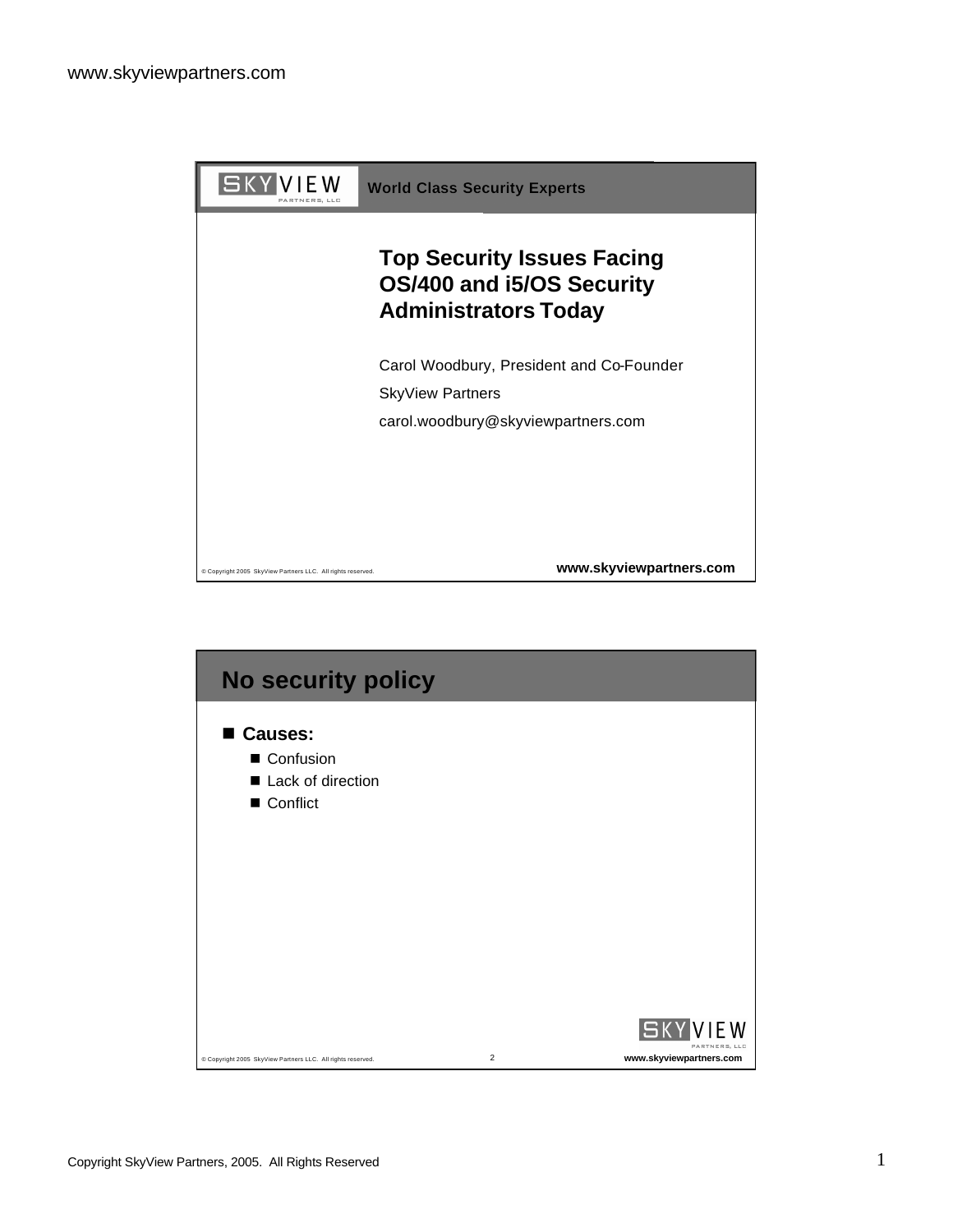

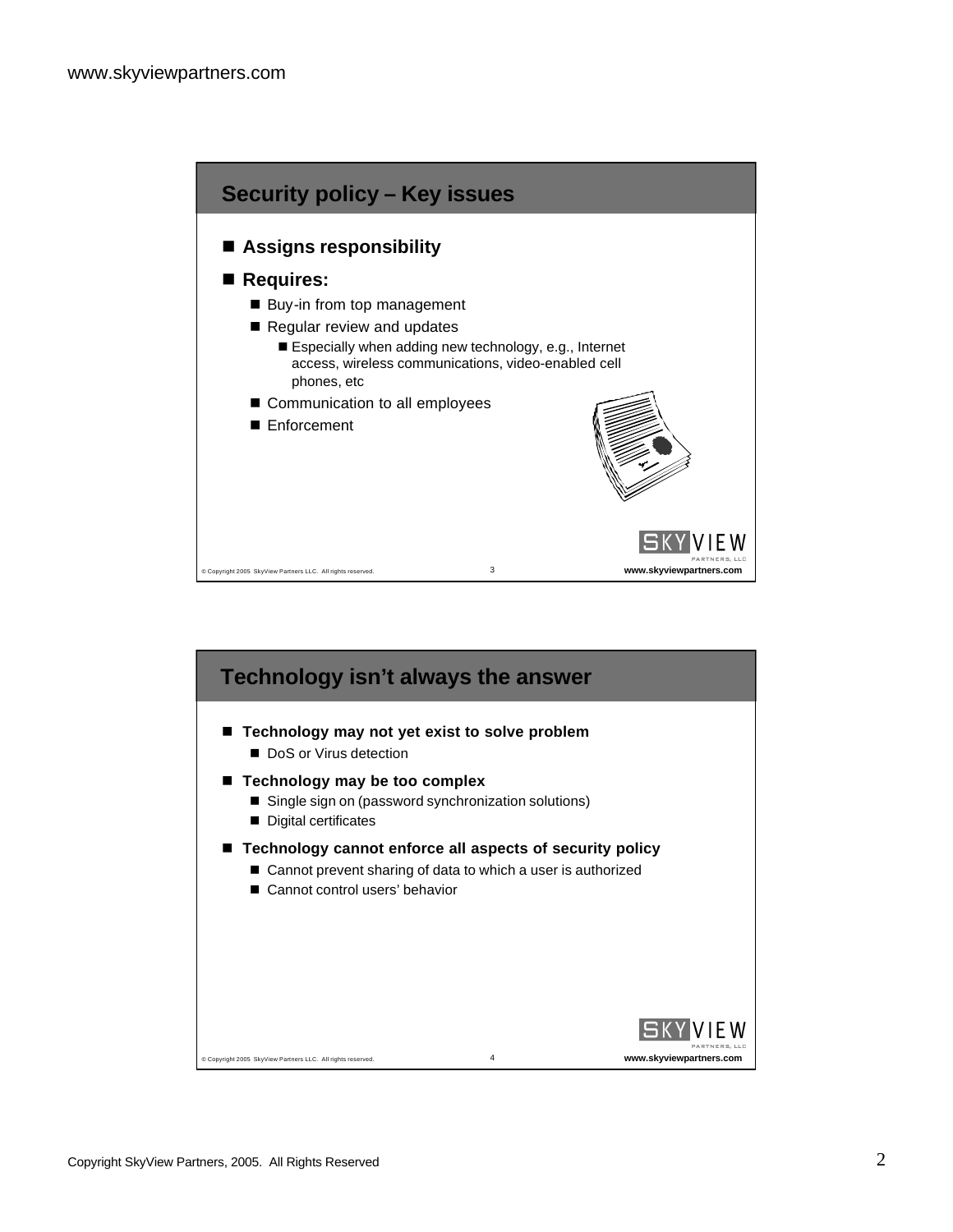

- Old profiles
- Profiles with default passwords
- Inappropriate special authorities
- Inappropriate group assignments
- Publically authorized profiles



- Look at both Last sign on date and Last used date to **analyze**
- Use ANZPRFACT to keep system clean

**longer needed**

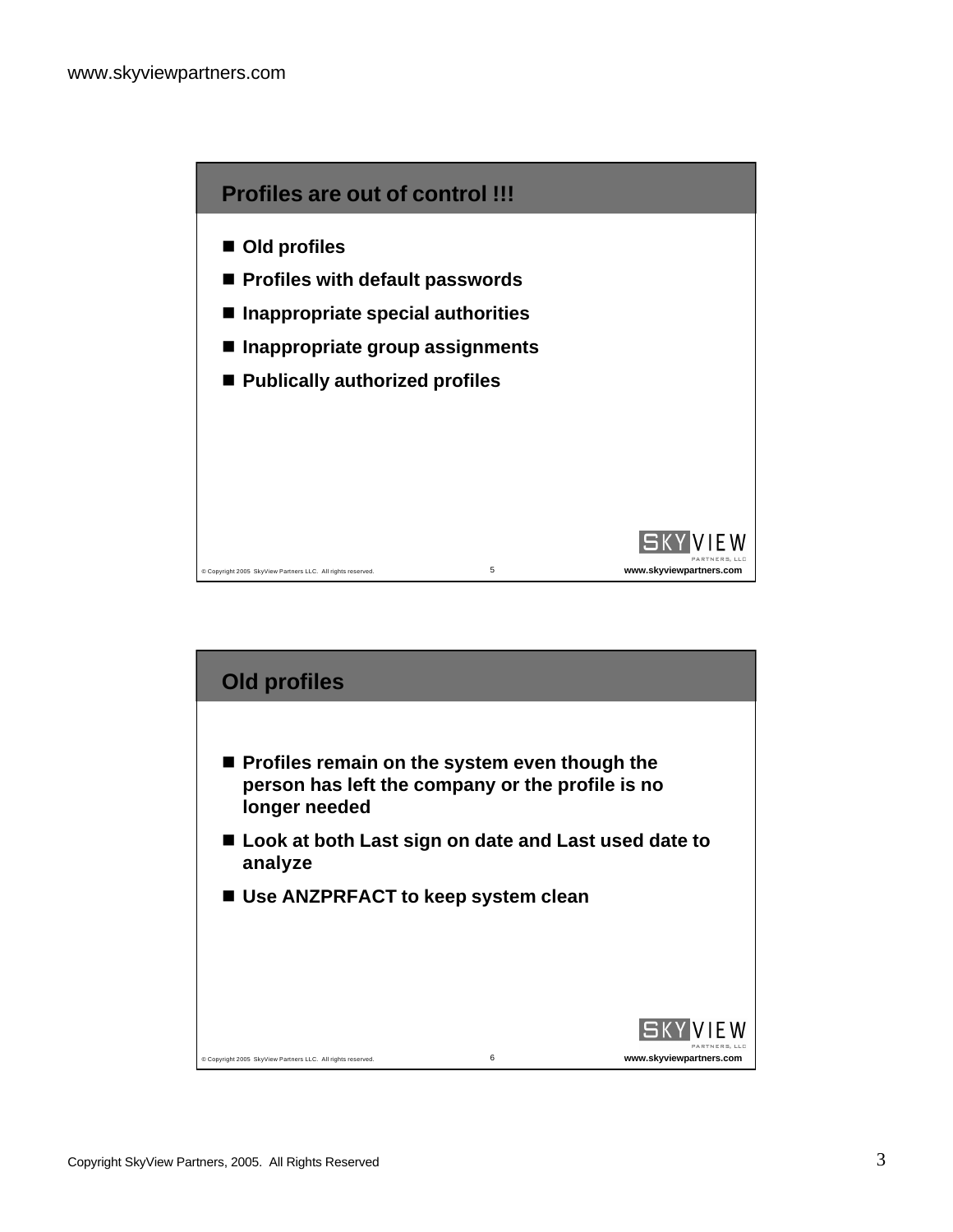

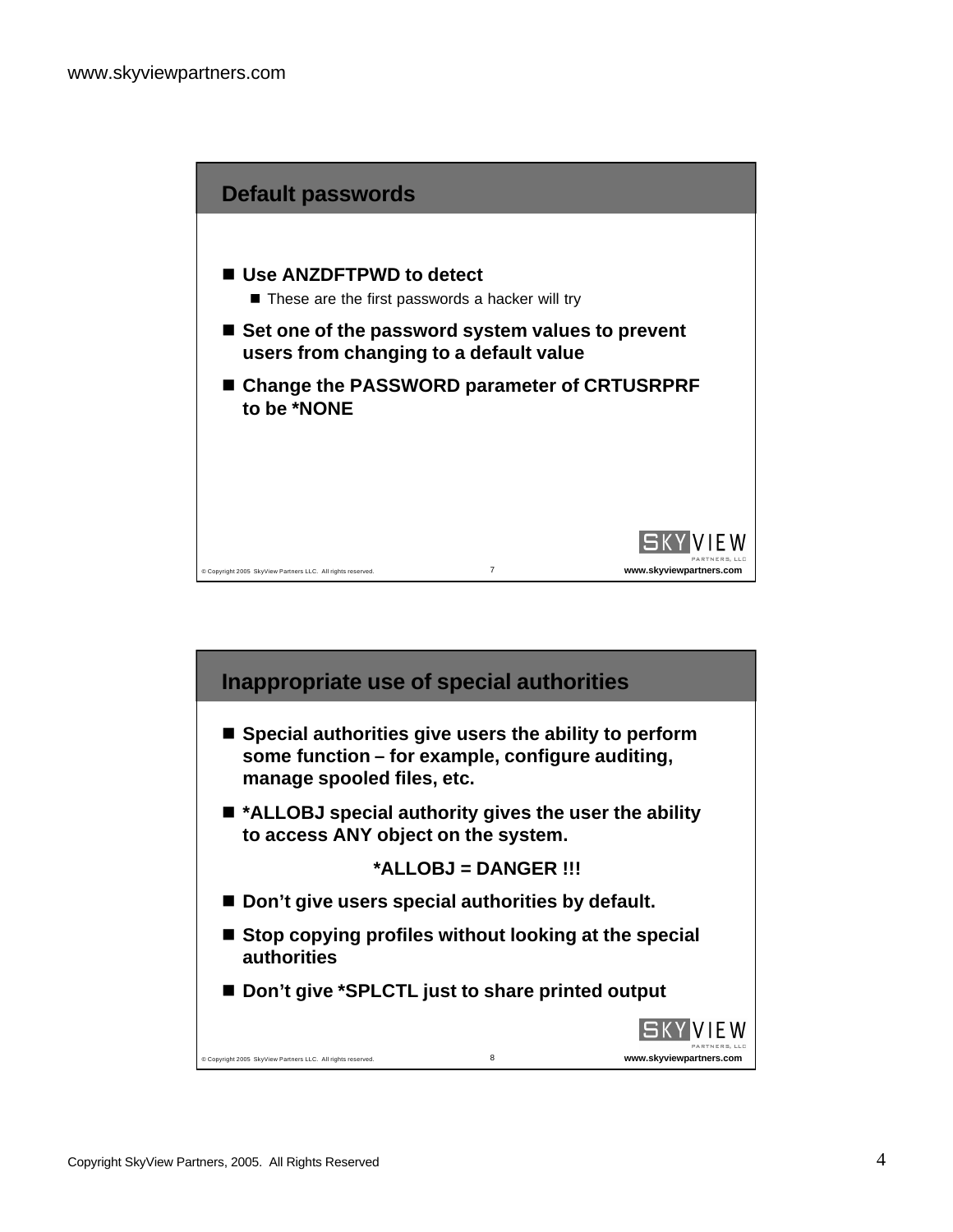

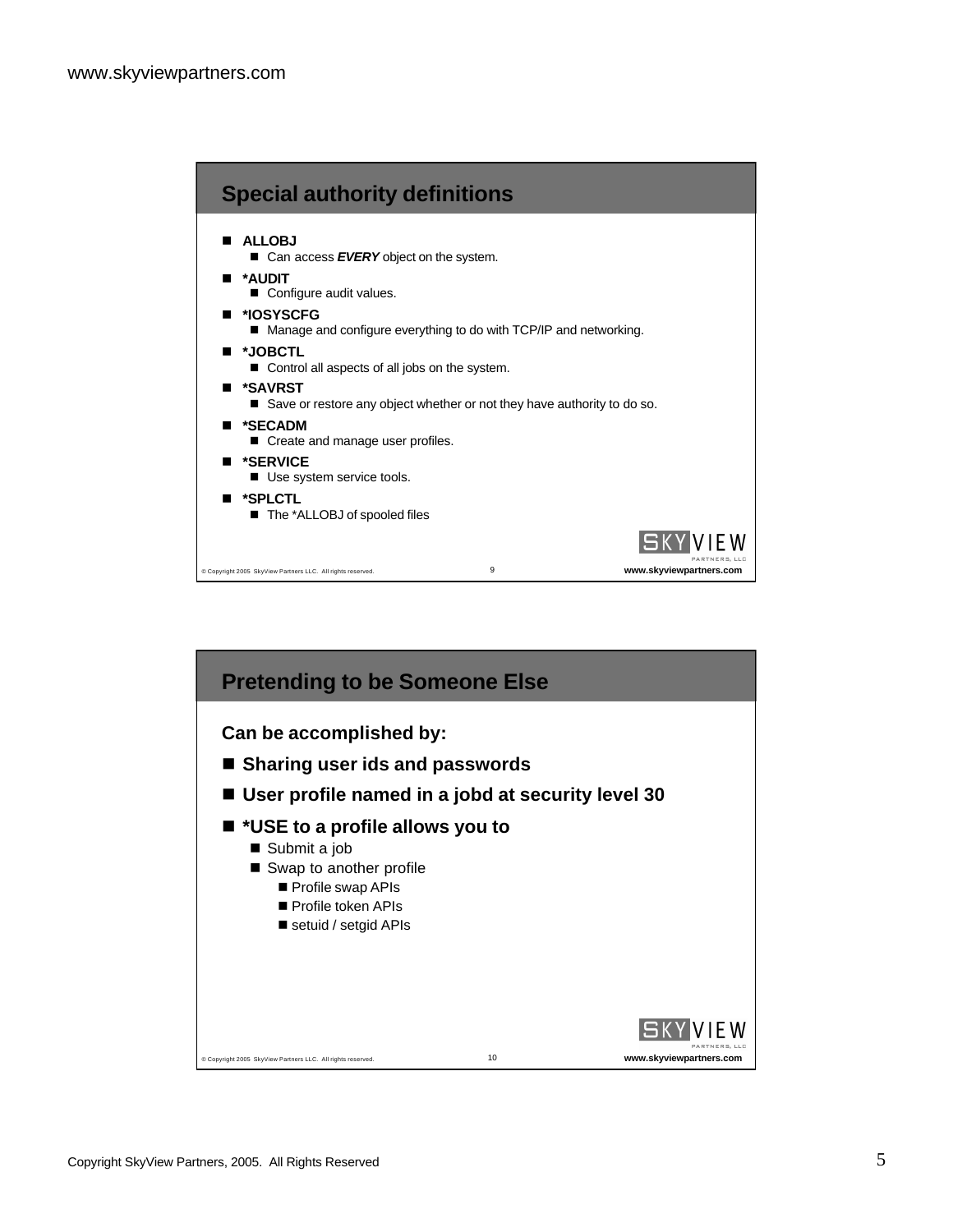

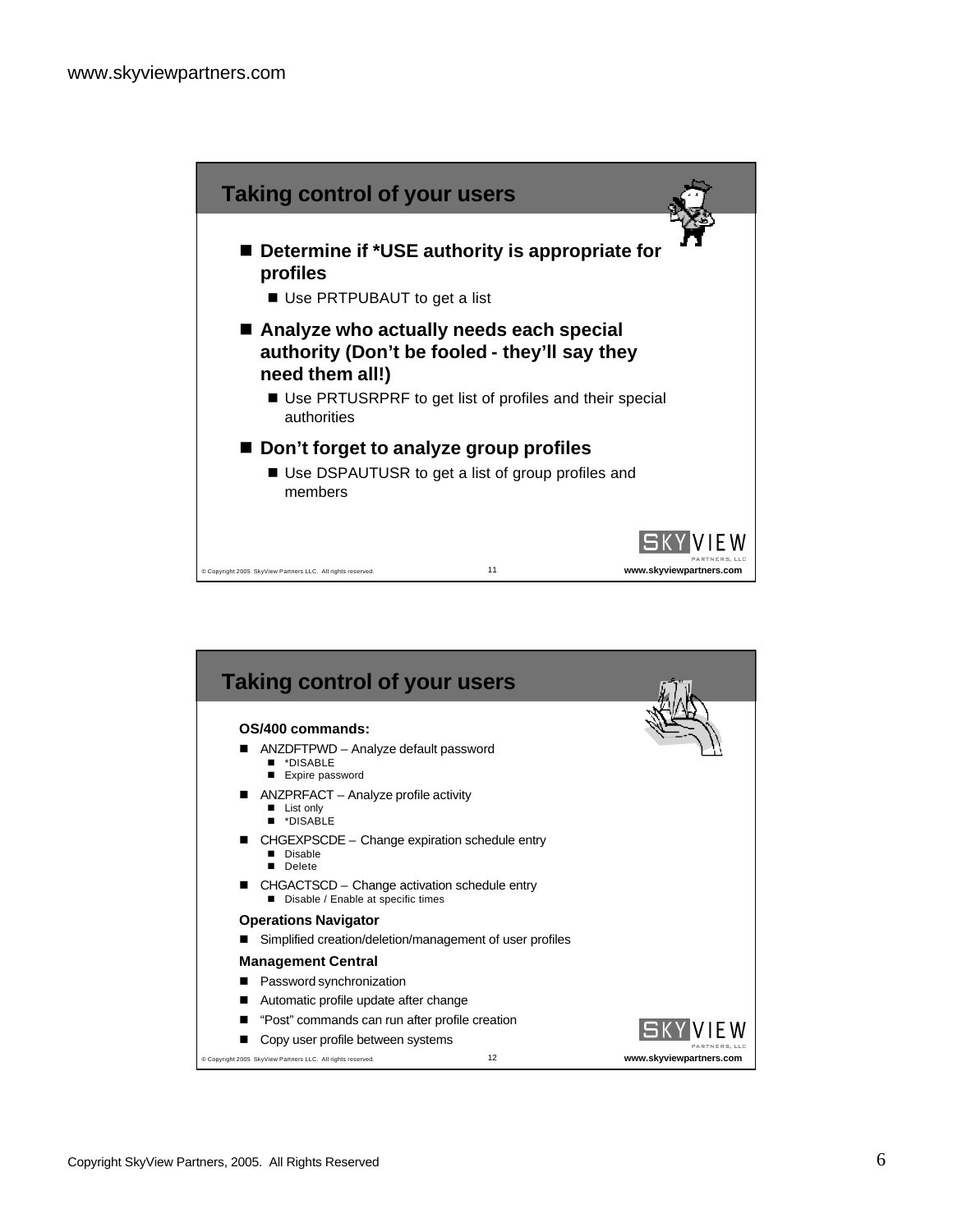| <b>DST passwords</b>                                                                                  |                |                         |
|-------------------------------------------------------------------------------------------------------|----------------|-------------------------|
| <b>Change DST passwords</b>                                                                           |                |                         |
| ■ DST – Dedicated Service Tools are very powerful – You need to<br>change these passwords as well.    |                |                         |
| <b>QSECOFR</b>                                                                                        | <b>QSECOFR</b> |                         |
| <b>QSRV</b>                                                                                           | <b>QSRV</b>    |                         |
| 11111111                                                                                              | 11111111       |                         |
| 22222222                                                                                              | 22222222       |                         |
| ■ V5R1 allows you to customize DST access, define Service tools<br>ids to allow access to DST and SST |                |                         |
| Note: As of V5R1 DST password were case sensitive !!!                                                 |                |                         |
|                                                                                                       |                |                         |
| Copyright 2005 SkyView Partners LLC. All rights reserved.                                             | 13             | www.skyviewpartners.com |

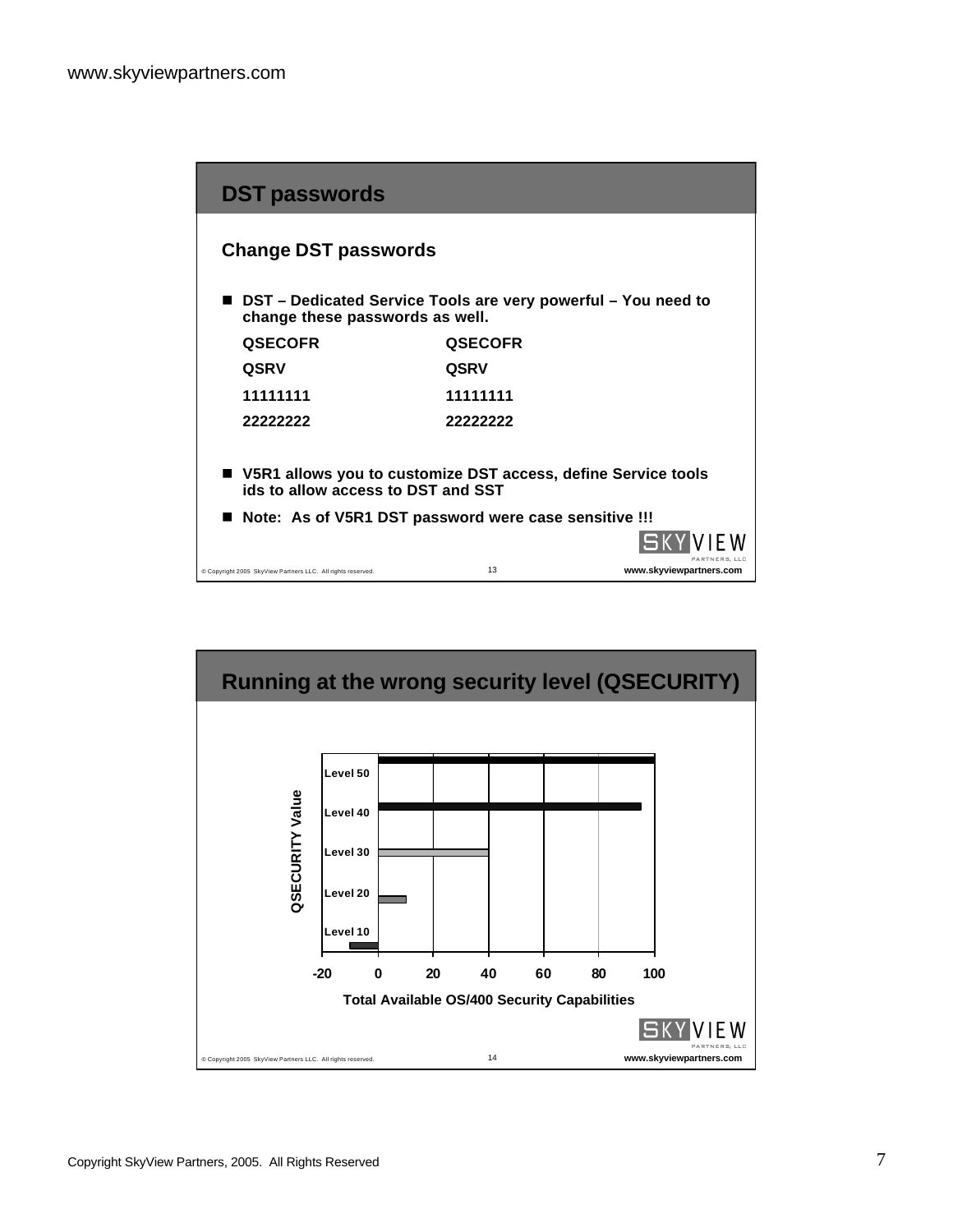

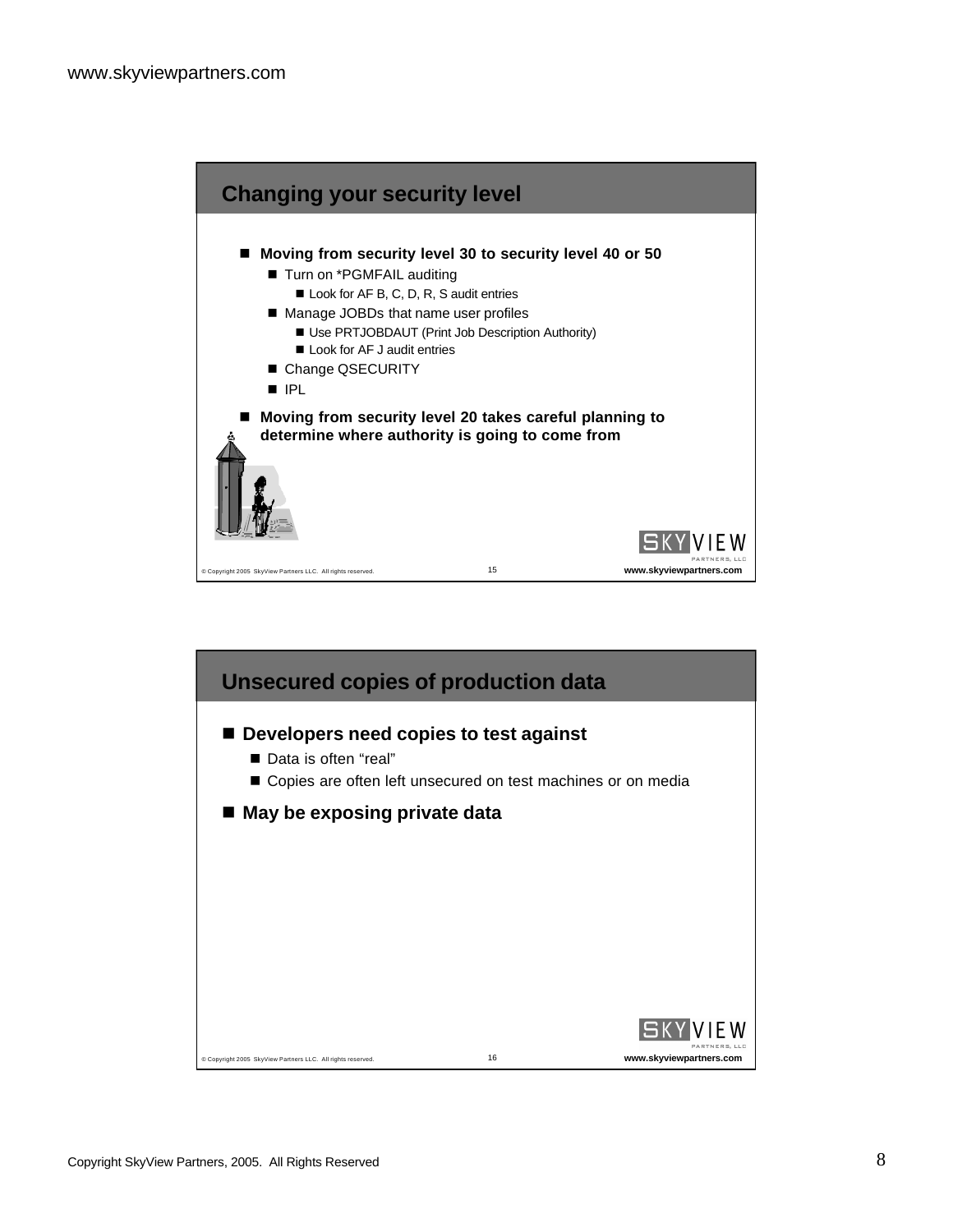

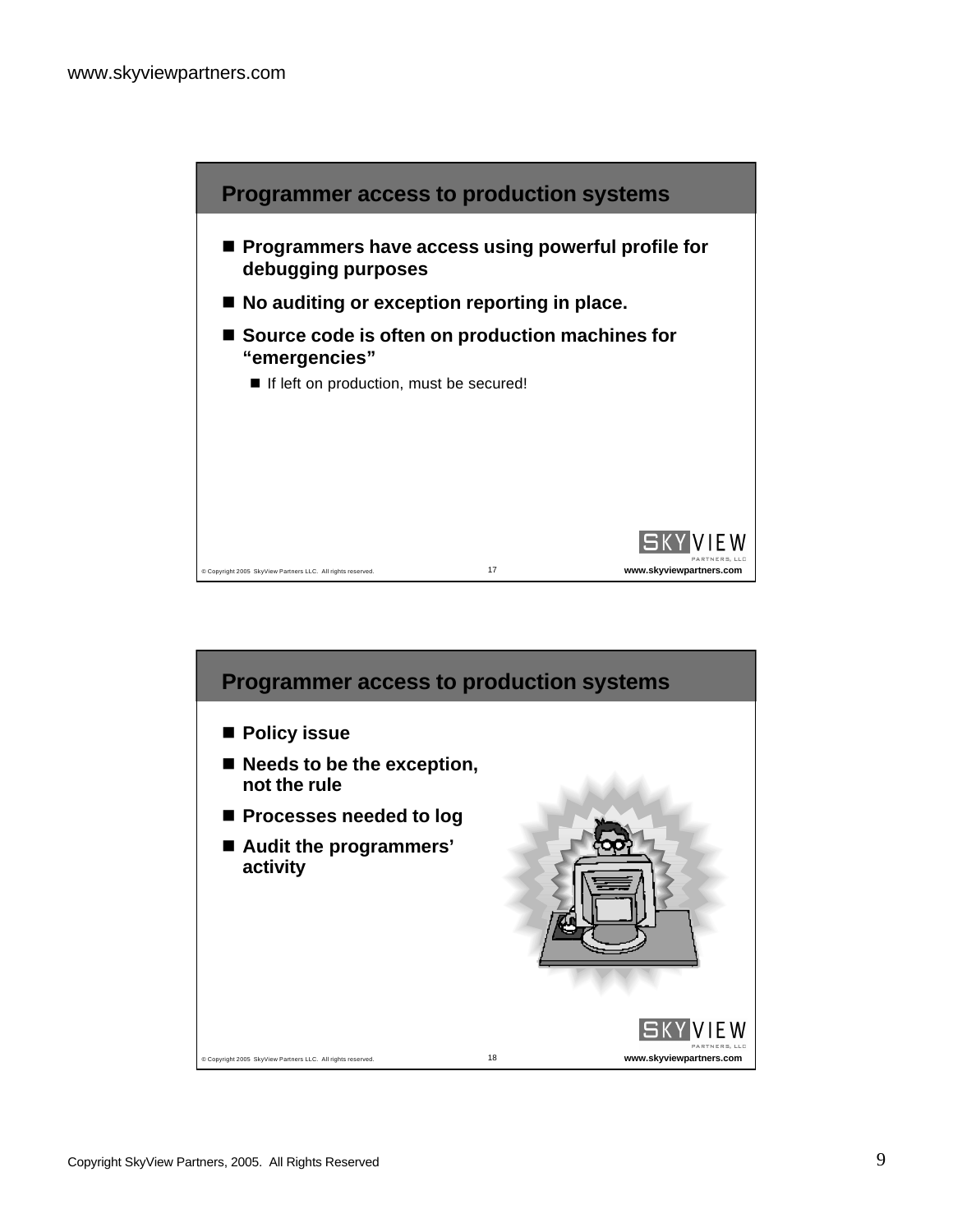

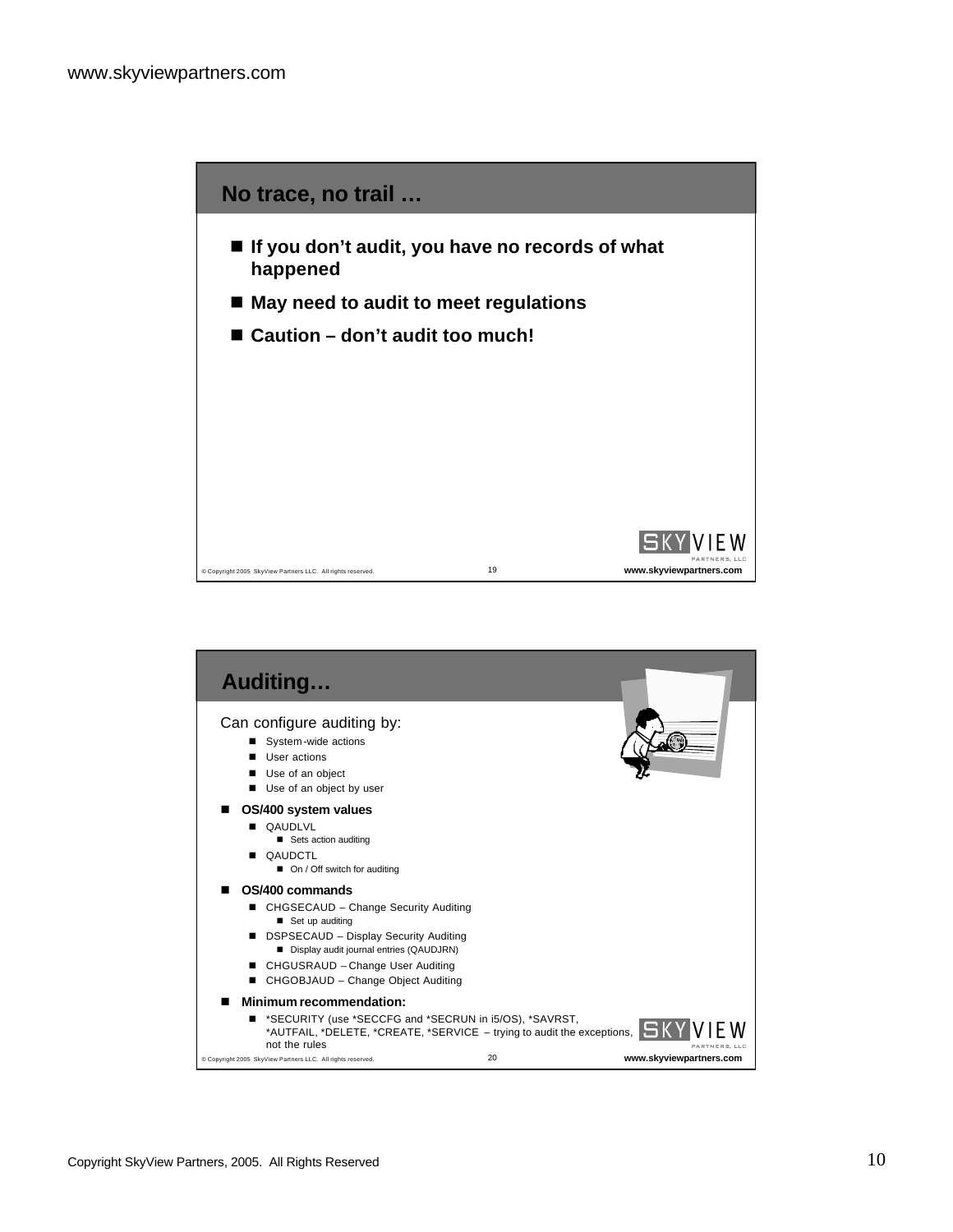

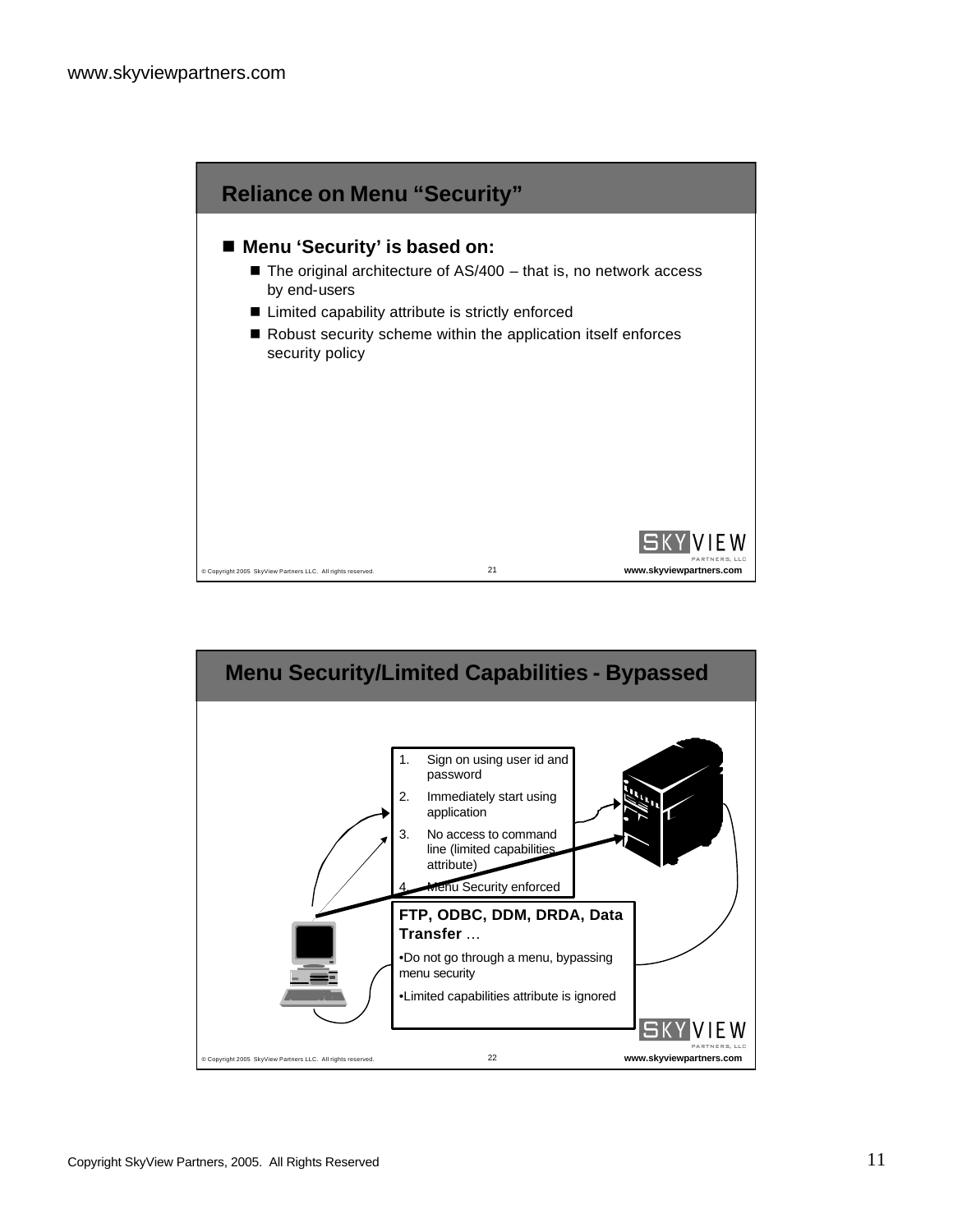

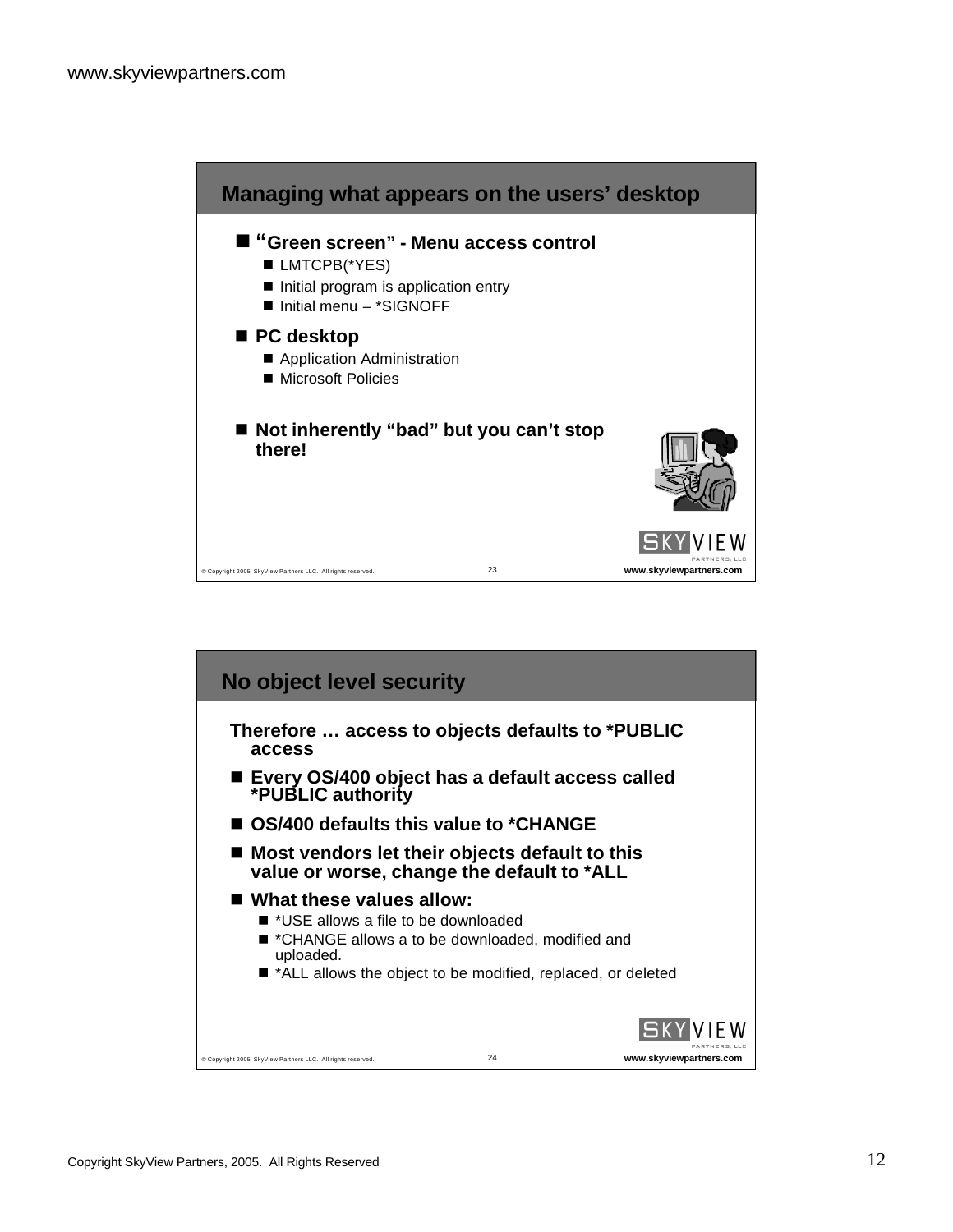

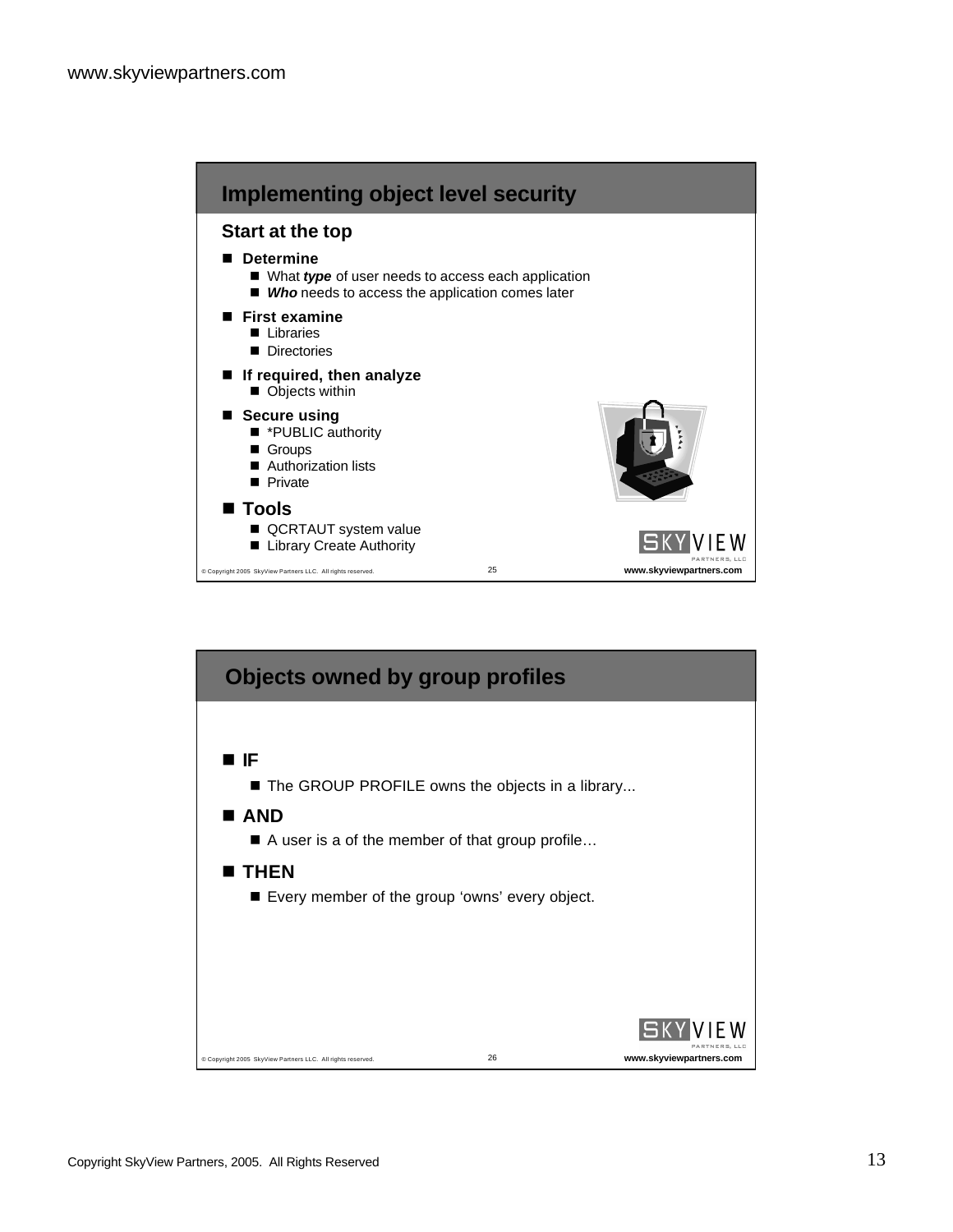

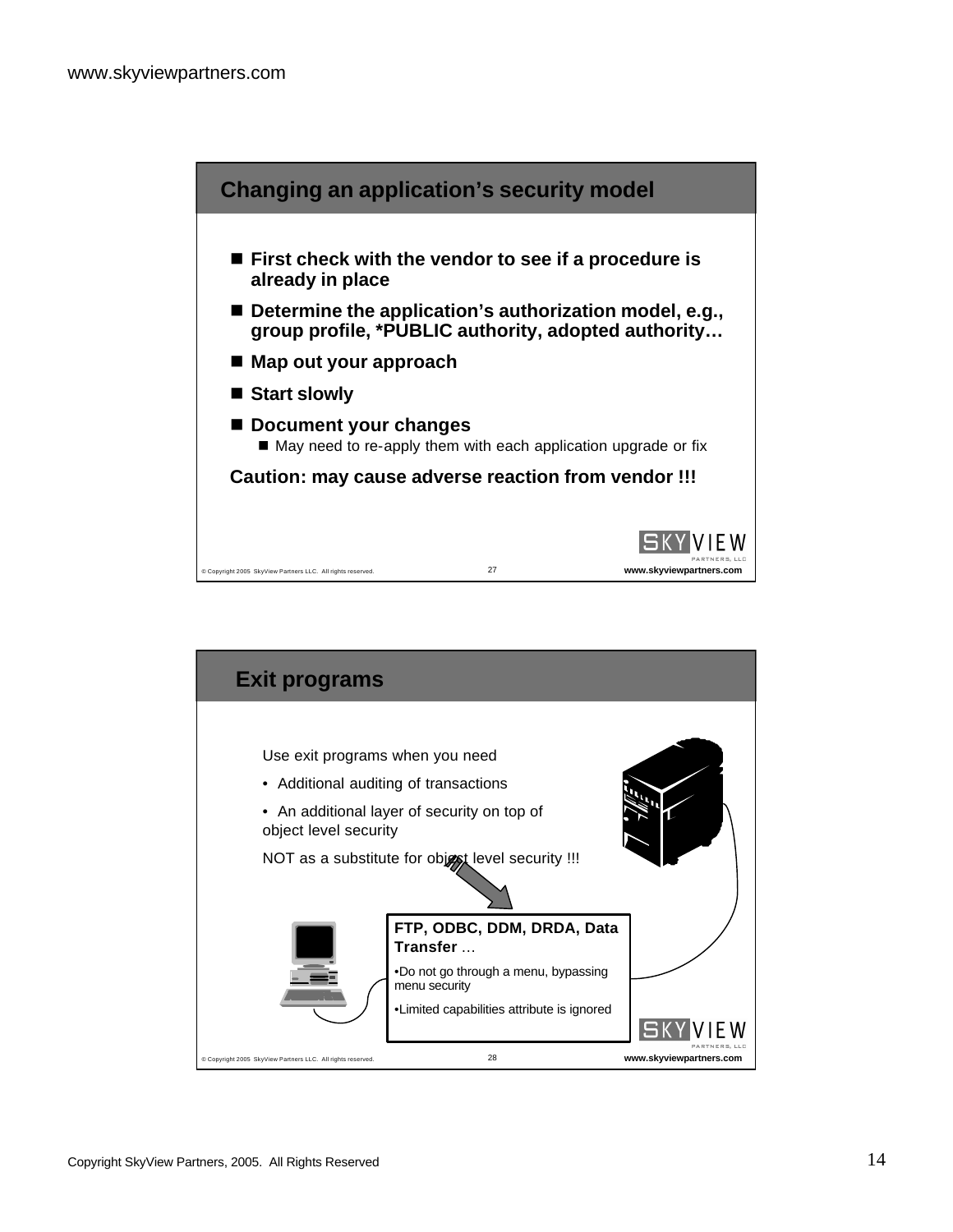

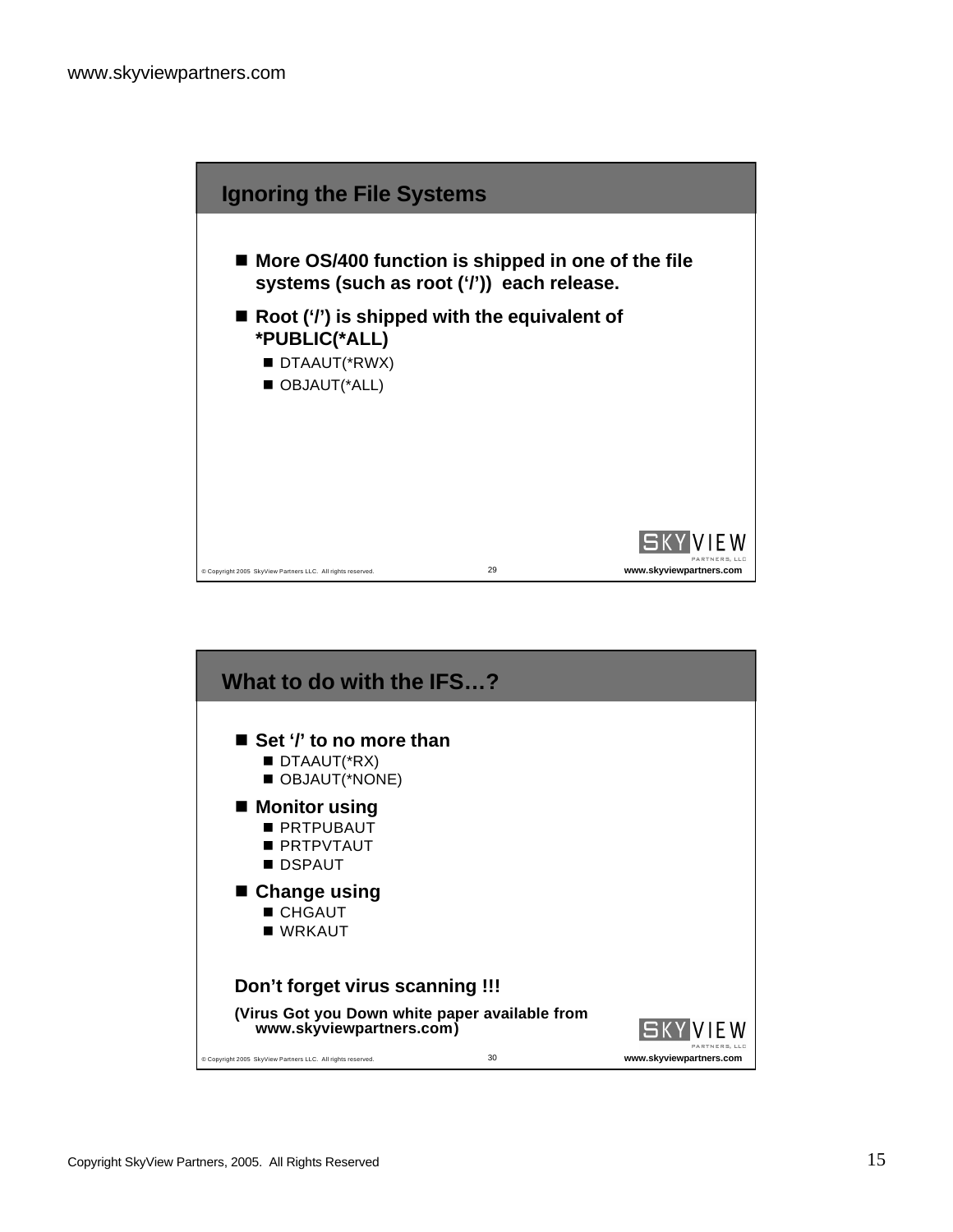

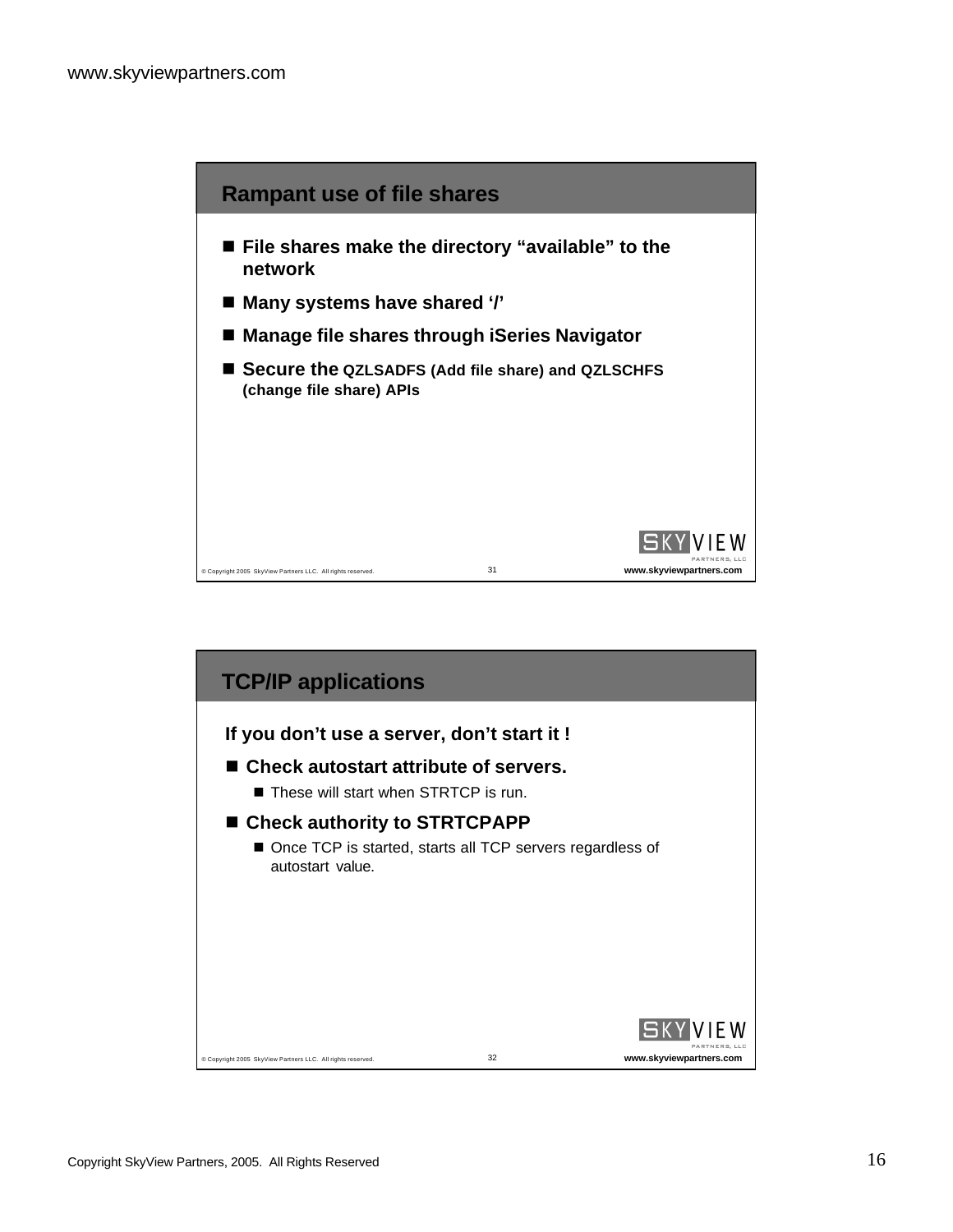

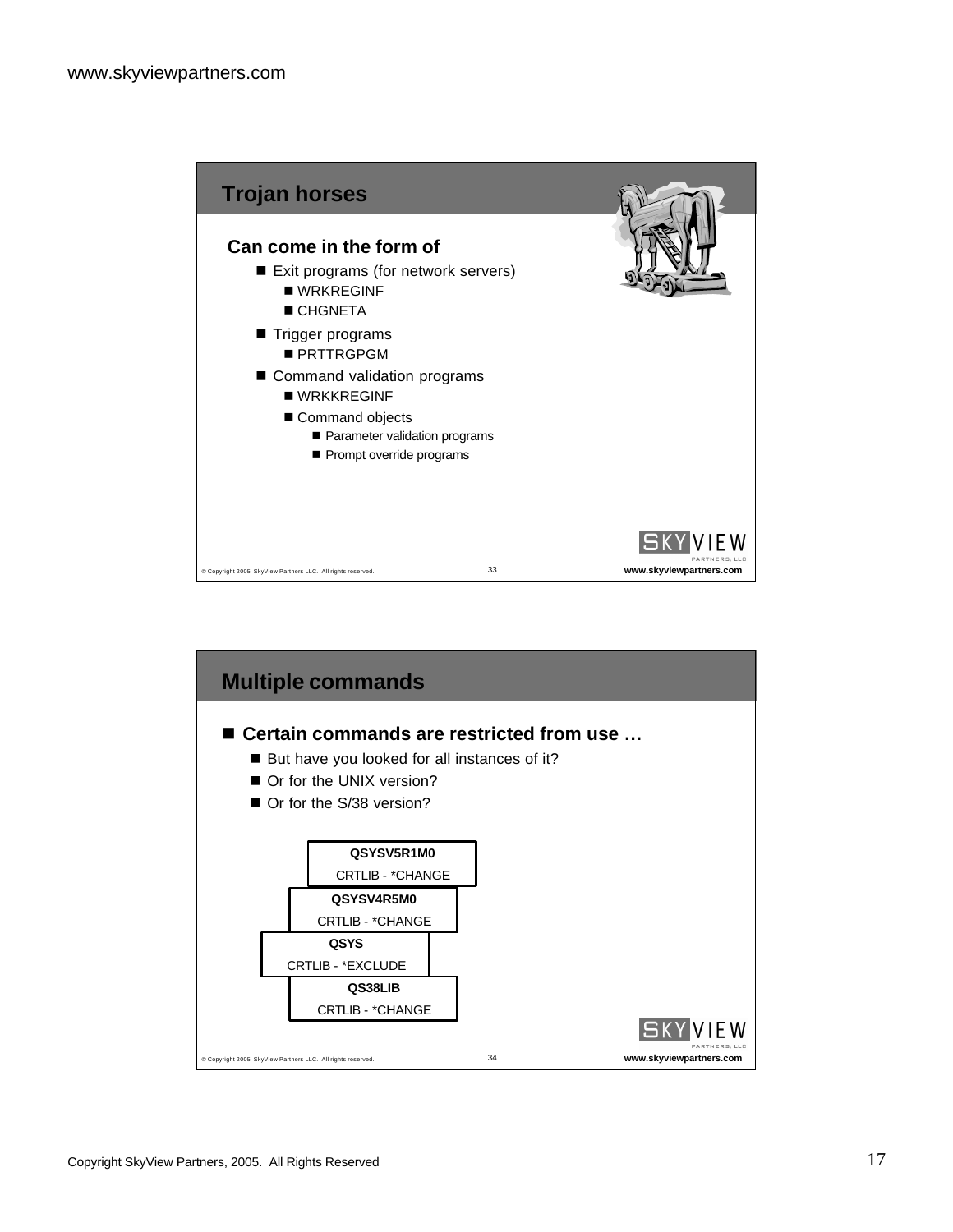

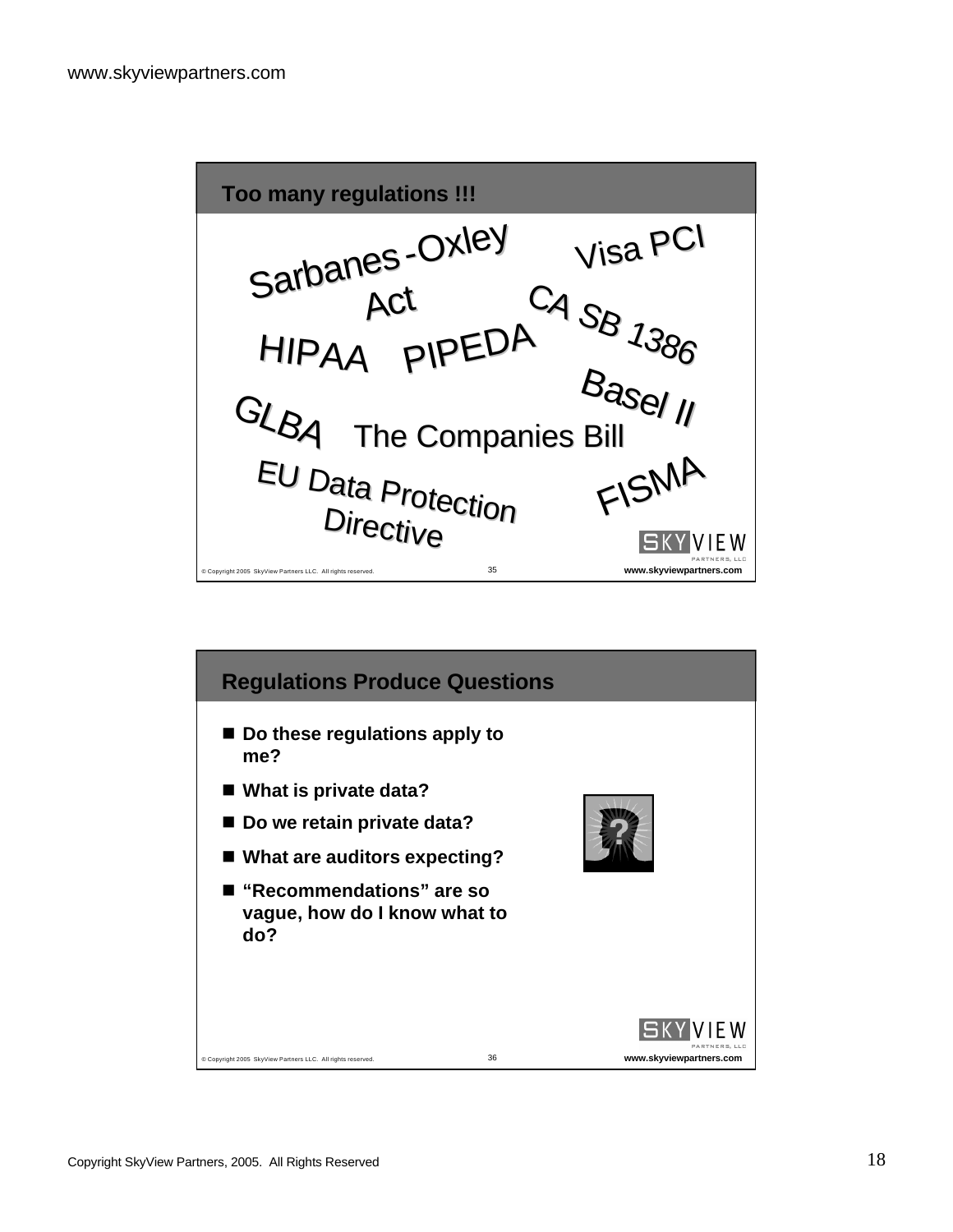

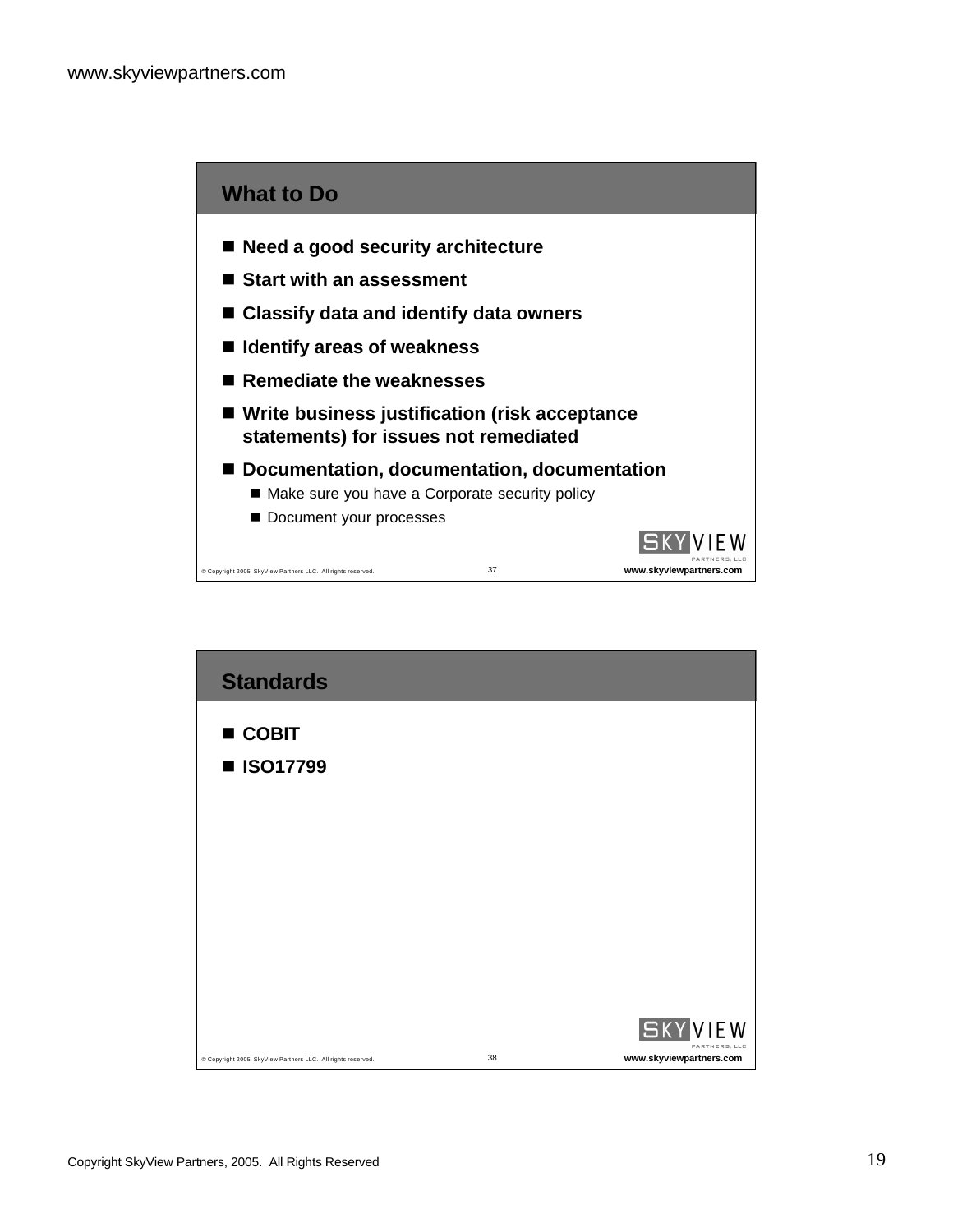